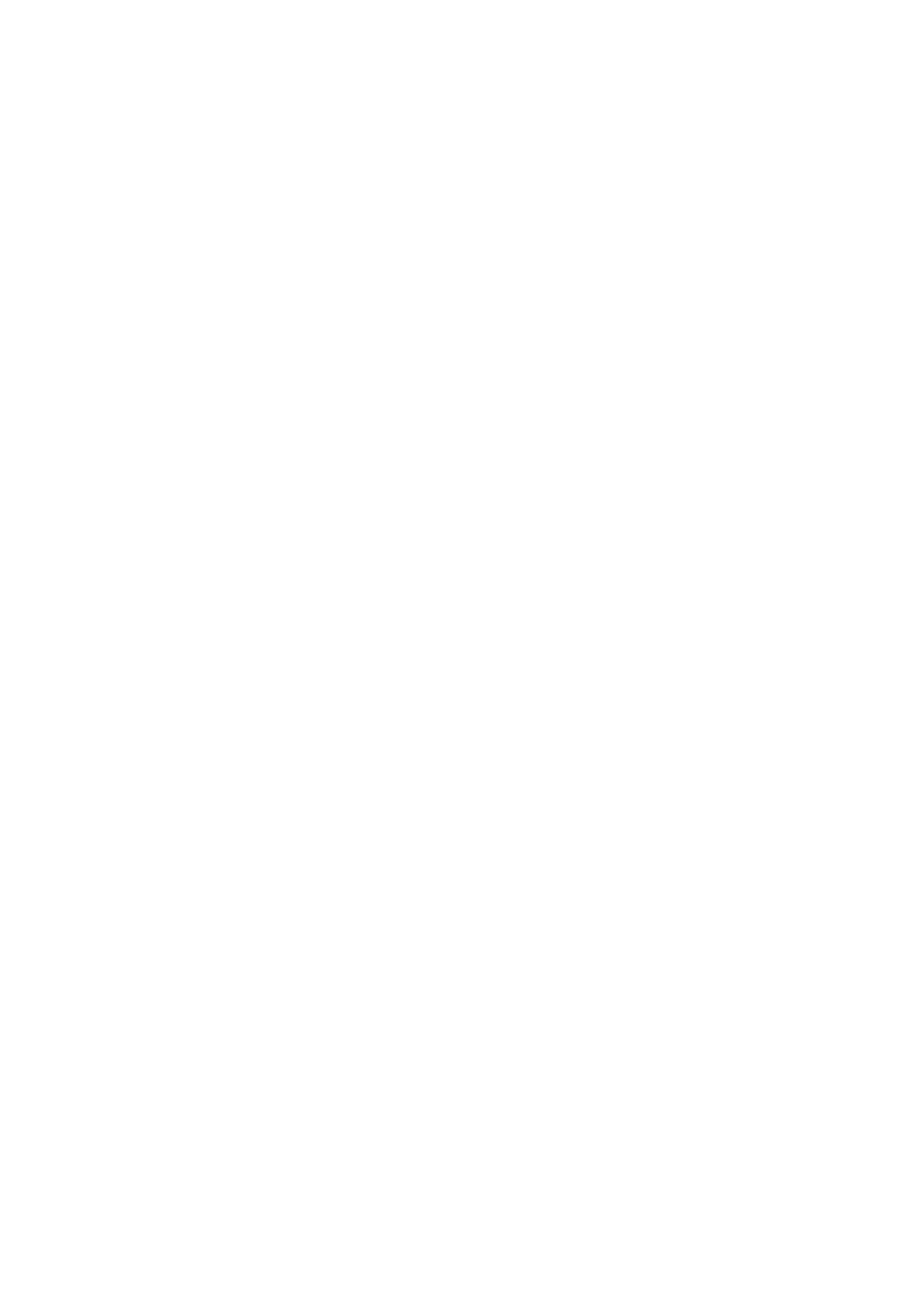#### A BILL

#### intituled

An Act to provide for the use of remote communication technology in matters relating to the solemnization and registration of marriages under the Women's Charter (Chapter 353 of the 2009 Revised Edition) and relating to marriages and the revocation of divorces under the Administration of Muslim Law Act (Chapter 3 of the 2009 Revised Edition), and related matters, in view of the COVID-19 pandemic.

Be it enacted by the President with the advice and consent of the Parliament of Singapore, as follows: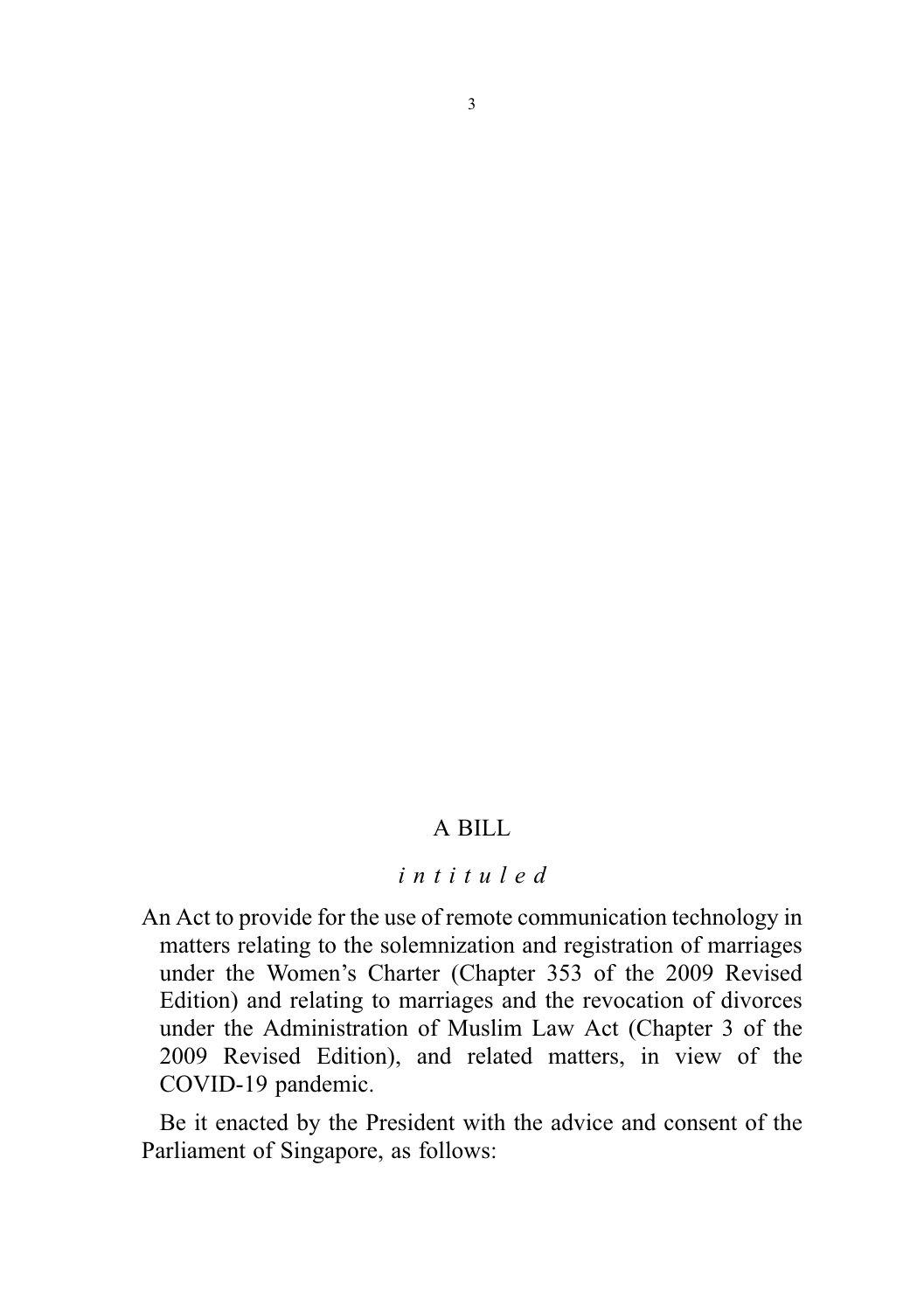1. This Act is the COVID-19 (Temporary Measures for Solemnization and Registration of Marriages) Act 2020 and comes into operation on a date that the Minister appoints by notification in <sup>5</sup> the Gazette.

Solemnization and registration of marriages under Women's Charter using remote communication technology

**2.**—(1) Despite anything in section 17(2B), 22(2), 28(2)(b), 29(1) or  $(3)(b)$ ,  $40(1)(b)$  or  $43(2)$  or  $(3)(b)$  of the Women's Charter <sup>10</sup> (Cap. 353) requiring, or relating to, the presence or appearance of any person to perform any act, or to witness or attest the doing of anything, under any of those provisions, such person is taken to be present or to appear for that purpose during the specified period if —

- (a) the person, with the permission of the Registrar, attends <sup>15</sup> and performs that act, or witnesses or attests the doing of that thing, through the use of a live video or live television link that is created using a remote communication technology approved by the Registrar;
- (b) the person complies with such conditions that the Registrar <sup>20</sup> considers necessary or expedient to impose relating to the use of the remote communication technology;
	- $(c)$  the Registrar is satisfied that there are sufficient administrative and technical facilities and arrangements made at the place where the person is located; and
- <sup>25</sup> (d) both parties and the witnesses (if required) to an intended marriage, a proposed marriage or a marriage (as the case may be) are all in Singapore.

(2) If a notice of marriage is given under section 14 of the Women's Charter on or after the relevant date, the reference to the period of 30 3 months in sections 16(2), 17(1), 18 and  $40(1)(c)$  of the Women's Charter is taken to be a reference to the period of 12 months starting after the date such notice is given (called in this section the extended period).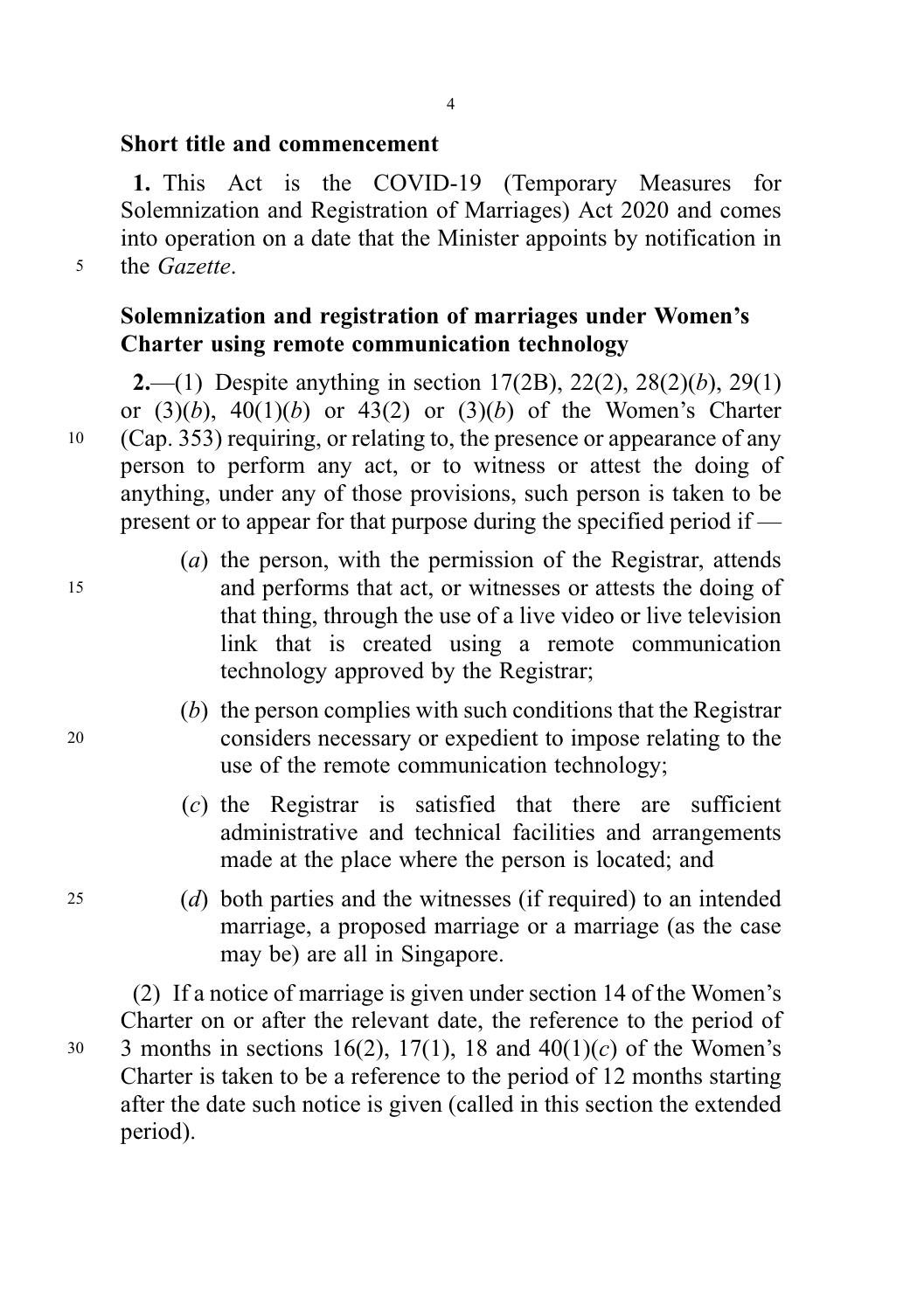(3) However, if a notice of marriage given under section 14 of the Women's Charter is cancelled during the extended period, then, to avoid doubt —

- (a) the reference to the period of 3 months in section 16(2) of the Women's Charter is taken to be a reference to the 5 period starting after the date the notice is given and ending on the date the notice is cancelled; and
- (b) the requirement under section  $17(1)$  of the Women's Charter for the Registrar to issue a marriage licence does not apply. 10

(4) Despite section 28 or 29 of the Women's Charter, the requirement for the entry of a marriage in a certificate of marriage to be signed or attested by the persons mentioned in either of those provisions is deemed to be satisfied if the persons each sign, or the persons attest by each signing, as the case may be, on such document <sup>15</sup> as is required by the Registrar, when communicating with one another using a remote communication technology in accordance with this section.

(5) The Minister may, by order in the Gazette, declare that this section ceases to apply in relation to all or any matter under this 20 section.

- (6) In this section
	- "control measure" means any of the following that is related to COVID-19:
		- (a) a notification made under section  $17(1)$  of the 25 Infectious Diseases Act (Cap. 137);
		- (b) an order made under section  $17A(1)$  or (2) of that Act;
		- $(c)$  an order made under section 20(1) of that Act:
		- (d) a direction given under section 21(1) of that Act;  $30$
		- (e) an order made under section  $55(1)(g)$  or (i) of that Act;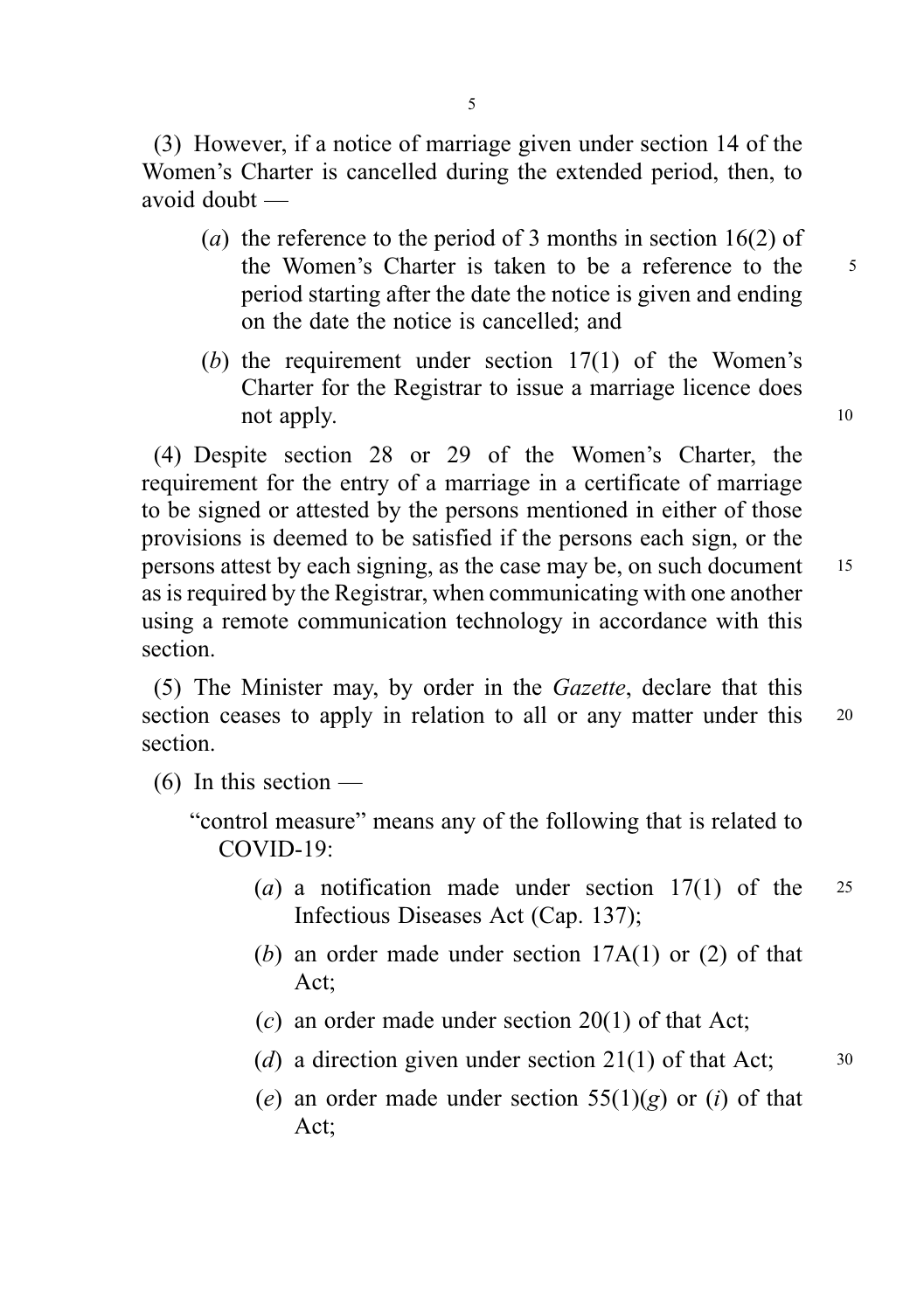- (f) regulations made under section 73 of that Act prescribing any measure prohibiting or limiting the meeting or gathering of individuals;
- $(g)$  a control order made under section 34(1) of the <sup>5</sup> COVID-19 (Temporary Measures) Act 2020 (Act 14 of 2020);
	- "COVID-19" means the infectious disease known as Coronavirus Disease 2019;
- "Minister" means the Minister charged with the responsibility <sup>10</sup> for family development;
	- "Registrar" has the meaning given by section 2 of the Women's Charter;
	- "relevant date" means a date that is 3 months before the date of commencement of this section;
- <sup>15</sup> "specified period" means
	- (a) any period a control measure is in force; or
- (b) any further period that the Minister, having determined that it is necessary or expedient for the purposes of conducting any matter under this section <sup>20</sup> in a safe and efficient manner and to prevent the spread of COVID-19, prescribes by order in the Gazette.

## Marriages and revocation of divorces under Administration of Muslim Law Act using remote communication technology

- 25 3.—(1) Despite anything in section  $95(2)(b)$  or (4), 101(6) or (8),  $102(1)(a)$  or  $(2)(a)$  or  $103(1)$ ,  $(3)$  or  $(5)$  of the Administration of Muslim Law Act (Cap. 3) requiring, or relating to, the presence or appearance of any person to perform any act, or to witness or attest the doing of anything under any of those provisions, such person is <sup>30</sup> taken to be present or to appear for that purpose during the specified period if —
	- (a) the person, with the permission of the Registrar, attends and performs that act, or witnesses or attests the doing of

6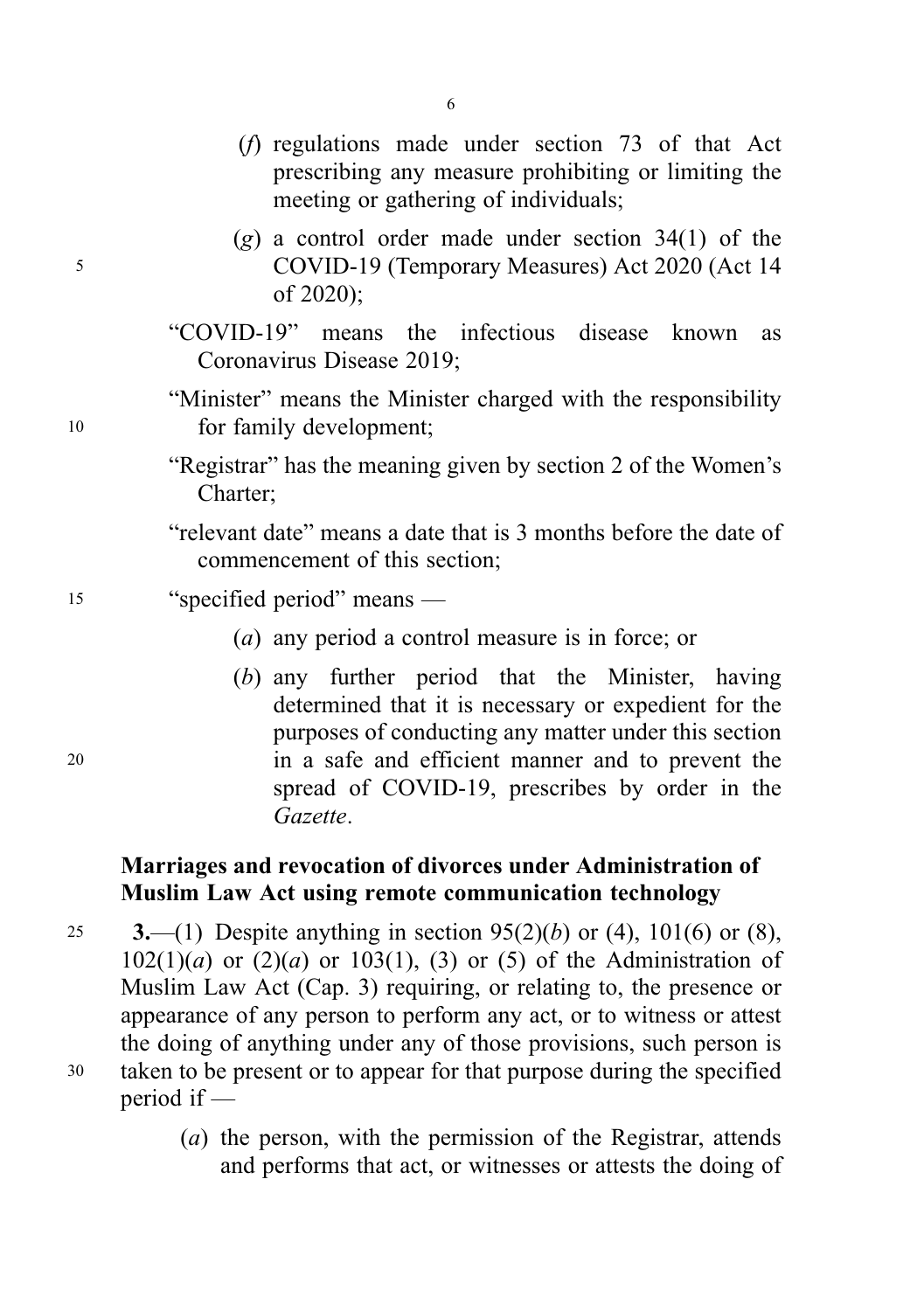that thing, through the use of a live video or live television link that is created using a remote communication technology approved by the Registrar;

- (b) the person complies with such conditions that the Registrar considers necessary or expedient to impose relating to the <sup>5</sup> use of the remote communication technology;
- (c) the Registrar is satisfied that there are sufficient administrative and technical facilities and arrangements made at the place where the person is located; and

#### (d) the following persons are all in Singapore: 10

- (i) in relation to a marriage to which Part VI of the Administration of Muslim Law Act applies — both parties to the marriage, the witnesses (if required) and the wali (if any) of the woman to be wedded;
- (ii) in relation to a revocation of divorce to which Part VI  $15$ of the Administration of Muslim Law Act applies both parties to the revocation of divorce and the witnesses *(if required)*.

(2) Despite section  $102(1)(b)$  of the Administration of Muslim Law Act requiring any registration, or solemnization and registration, of a 20 marriage to be conducted at any place mentioned in that provision, such registration, or solemnization and registration, may be conducted during the specified period using a remote communication technology in accordance with this section.

(3) Despite section 103(3) of the Administration of Muslim Law <sup>25</sup> Act, the requirement for an entry in the Register of Marriages, certificate of marriage, Register of Revocation of Divorces or certificate of revocation of divorce (as the case may be) to be signed by the persons mentioned in that provision is deemed to be satisfied if the persons each sign on such document as is required by  $30$ the Registrar, when communicating with one another using a remote communication technology in accordance with this section.

(4) The Minister may, by order in the Gazette, declare that this section ceases to apply in relation to all or any matter under this section. 35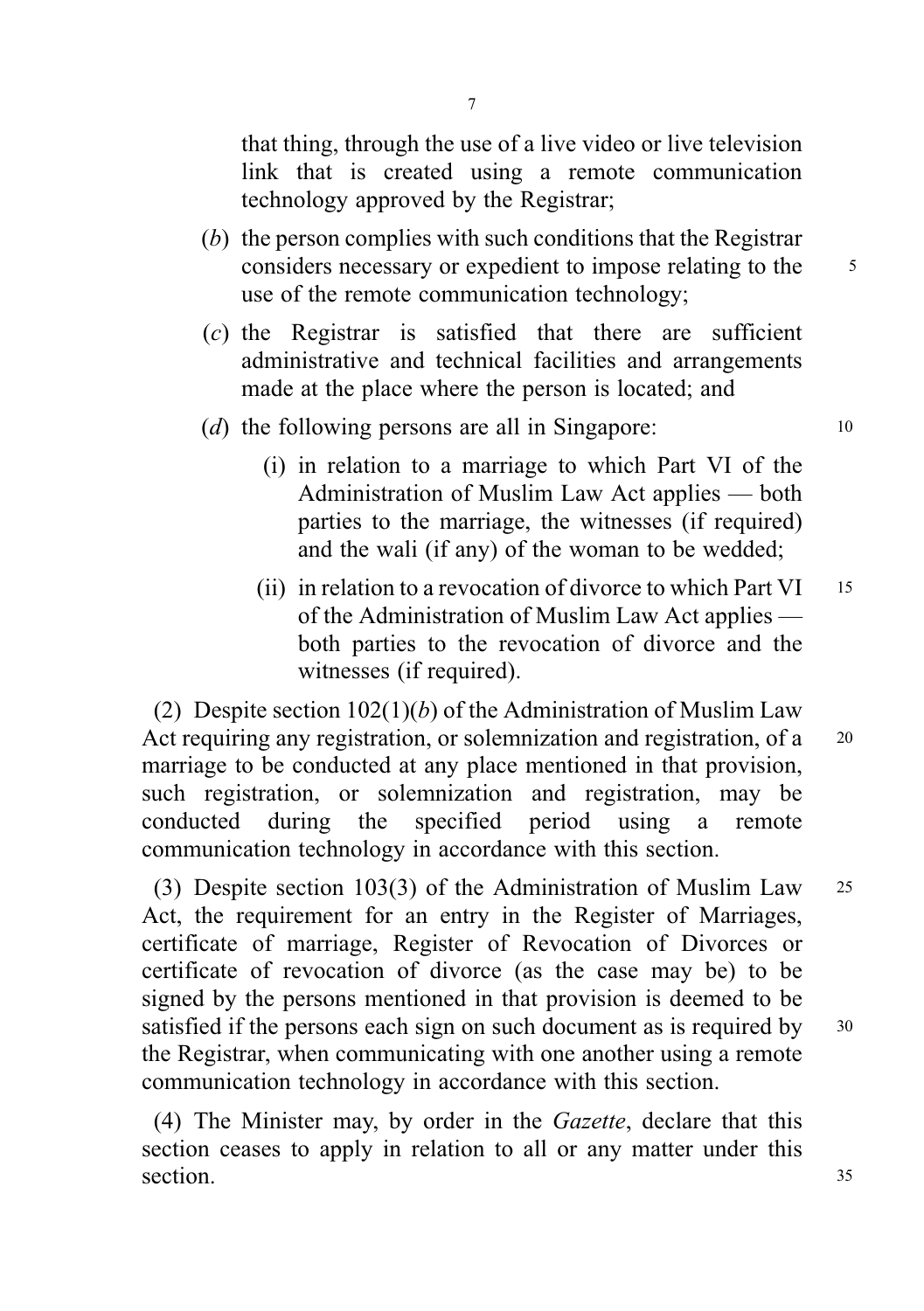$(5)$  In this section —

"control measure" and "COVID-19" have the meanings given by section  $2(6)$ ;

8

"Minister" means the Minister charged with the responsibility <sup>5</sup> for the registration of Muslim marriages;

> "Registrar" has the meaning given by section 2 of the Administration of Muslim Law Act;

"specified period" means —

- (a) any period a control measure is in force; or
- <sup>10</sup> (b) any further period that the Minister, having determined that it is necessary or expedient for the purposes of conducting any matter under this section in a safe and efficient manner and to prevent the spread of COVID-19, prescribes by order in the <sup>15</sup> Gazette.

#### Making of statutory declarations

4. Despite section  $11(1)(b)$  of the Oaths and Declarations Act (Cap. 211), a statutory declaration required for any purpose in section 2 or 3 may be made by a person appearing before another <sup>20</sup> person, who is empowered under any written law to take or receive the statutory declaration, using a remote communication technology approved by the appropriate Registrar.

#### EXPLANATORY STATEMENT

This Bill seeks to provide temporary measures for certain matters relating to the conduct of solemnization and registration of marriages, which include both civil and Muslim marriages, in view of the COVID-19 pandemic. The temporary measures also extend to matters relating to the revocation of divorces under the Administration of Muslim Law Act (Cap. 3) and the making of certain statutory declarations.

The measures in the Bill will allow remote communication technology, which includes live video and live television link, to be used under certain circumstances.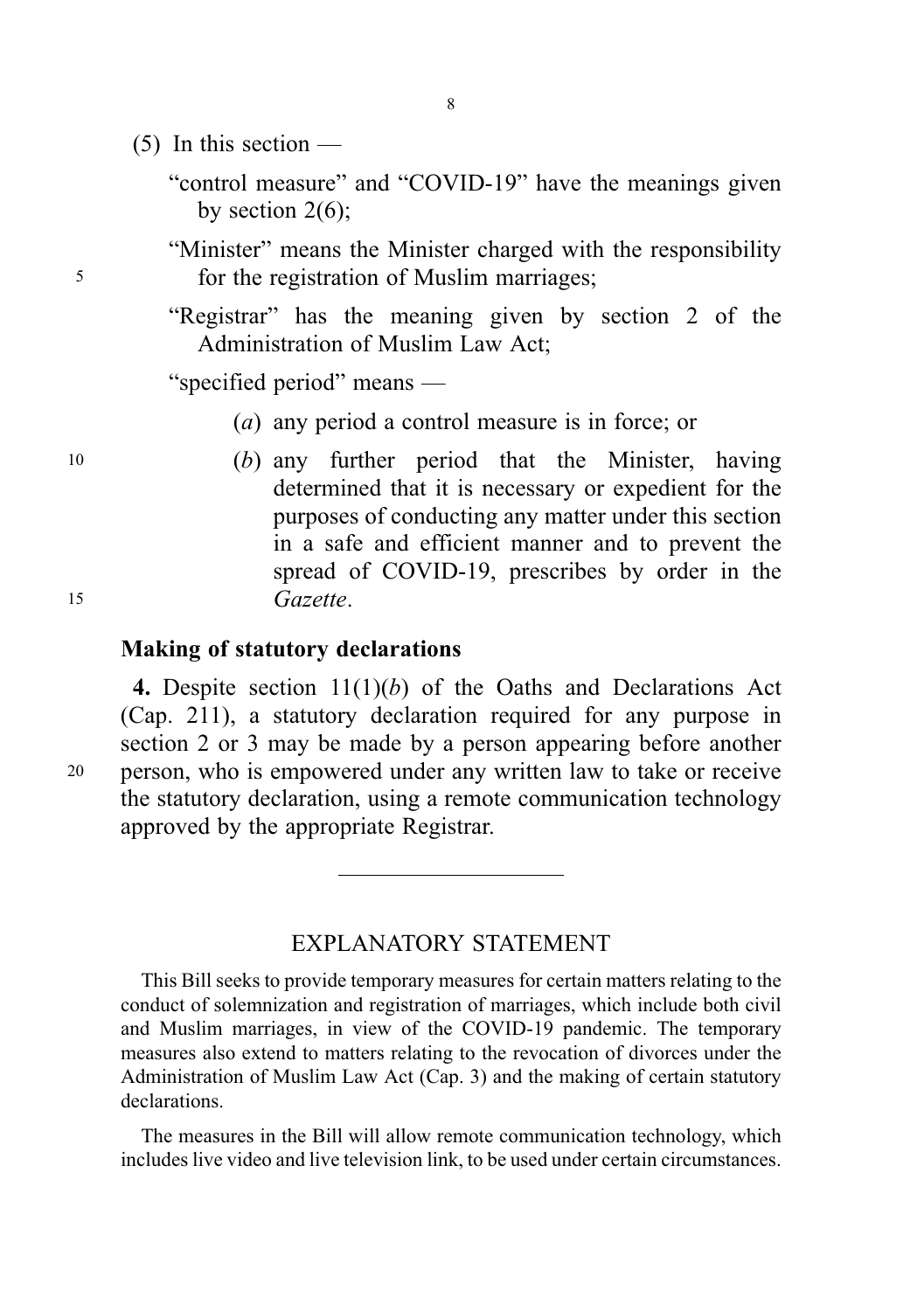Clause 1 relates to the short title and commencement.

Clause 2 relates to the use of a remote communication technology approved by the Registrar (as defined in section 2 of the Women's Charter (Cap. 353)) during the specified period (as defined in clause 2(6)). Despite certain provisions in the Women's Charter requiring, or relating to, the presence or appearance of any person to do certain things, such person is taken to be present or to appear for that purpose during the specified period if certain conditions are satisfied.

First, the thing may only be performed remotely if the person, with the Registrar's permission, attends and performs the act, or witnesses or attests the doing of anything, through the use of a live video or live television link that is created using a remote communication technology approved by the Registrar. Second, the person must comply with such conditions that the Registrar considers necessary or expedient to impose relating to the use of the remote communication technology. Third, the Registrar must be satisfied that sufficient administrative and technical facilities and arrangements are made at the place where the person is located. Fourth, both parties and the witnesses (if required) to an intended marriage, a proposed marriage or a marriage (as the case may be) must all be in Singapore.

Clause 2(2) extends the period of time for certain acts to take place under the Women's Charter.

Clause 2(3) clarifies how sections 16(2) and 17(1) of the Women's Charter are to be read if a notice of marriage given under section 14 of that Act is cancelled during the extended period (as defined in clause 2(2)).

Clause 2(4) deems the requirement for the entry of a marriage in a certificate of marriage to be signed or attested by certain persons to be satisfied if the persons each sign, or the persons attest by each signing, as the case may be, on such document as may be required by the Registrar, when communicating with one another using a remote communication technology in accordance with the clause.

Clause 2(5) empowers the Minister charged with the responsibility for family development to declare that clause 2 ceases to apply in relation to all or any matter under the clause.

Clause 2(6) contains certain definitions.

Clause 3 relates to the use of a remote communication technology approved by the Registrar (as defined in section 2 of the Administration of Muslim Law Act) during the specified period (as defined in clause 3(5)). Despite certain provisions in the Administration of Muslim Law Act requiring, or relating to, the presence or appearance of any person to do certain things, such person is taken to be present or to appear for that purpose during the specified period if certain conditions are satisfied.